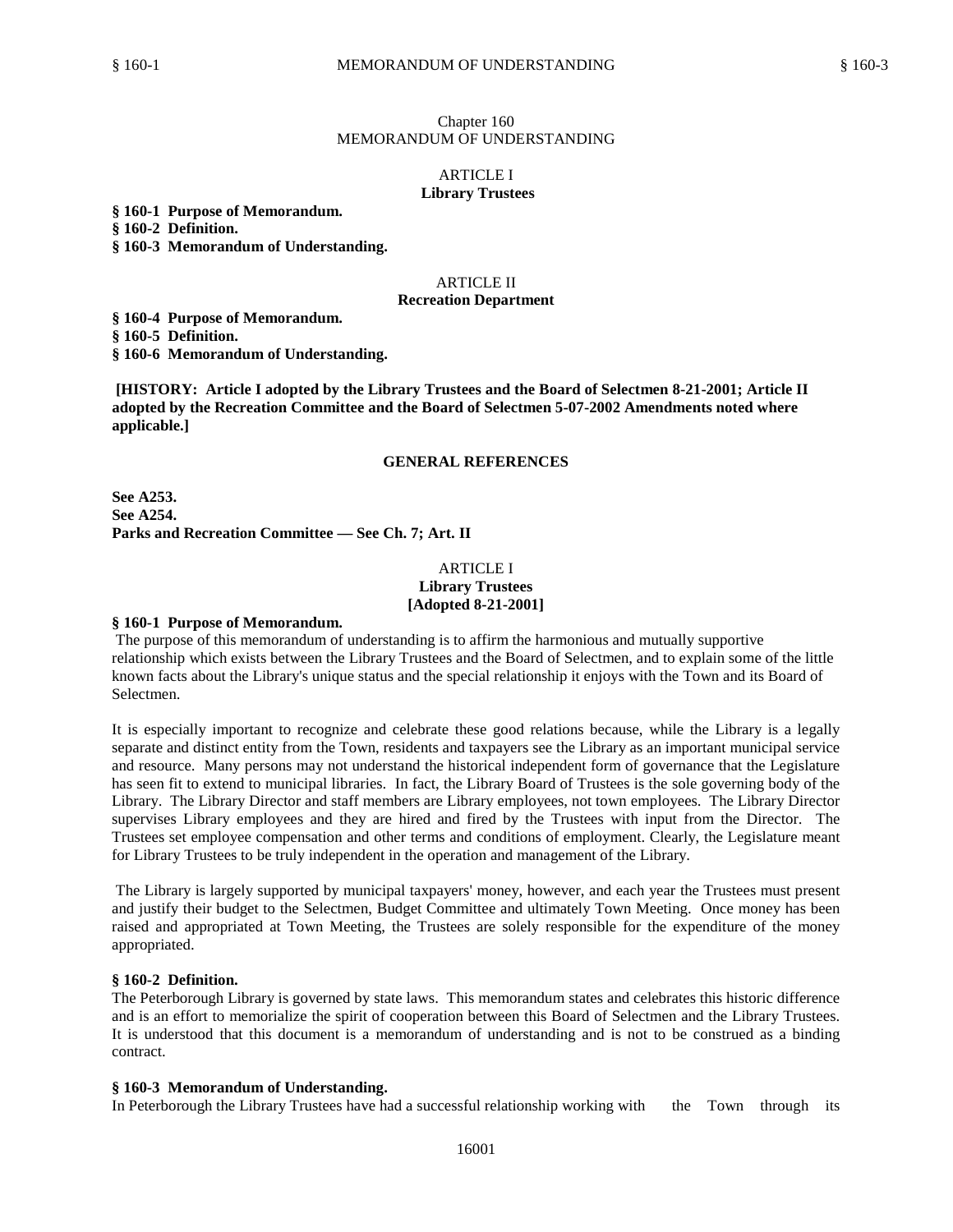Board of Selectmen. The Trustees have gratefully accepted the Town's generous offering of municipal resources in fiscal, personnel and other matters, including:

- <sup>1.</sup> The trustees have voluntarily have adopted and follow the Town's personnel policies with regard to job classification, compensation, benefits and personnel manual criteria.<sup>1</sup>
- 2. In certain circumstances including personnel issues and other legal matters, the Trustees may seek and obtain legal advice from the Town's counsel, as authorized by the Town Administrator and/or the Board of Selectmen.
- 3. All Library invoices are voluntarily paid by the Town, which is then reimbursed by the Library from appropriated Library funds. This procedure facilitates efficient budgeting and invoice tracking. The Trustees presents their budget in a gross budget fashion (pursuant to state law) in which both expenses and off-setting revenues are clearly denoted.
- 4. The town voluntarily manages certain administrative functions of the Library including payroll, benefit administration, property and workers compensation insurance and general accounting functions. (This is a representative sampling of the tasks performed by the town in support of the Library.)
- 5. The Library and Library annex (the Kyes-Sage House) are Town buildings, and as such are maintained by Town employees in conjunction with the Trustees. The Library Trustees budget for all costs associated with materials and supplies.
- 6. The Library's trust funds, consisting of monies entrusted to the Town for the Library, are overseen by the Trustees of the Trust Funds (pursuant to state law) who dispense income from these funds to the Library. Any revenues forthcoming to the town pursuant to item three of this memorandum will be credited accordingly.
- 7. The Library Director is by courtesy treated as a Town Department Head, which helps foster a spirit of cooperation between Library management and Town Management.

# ARTICLE II **Recreation Committee [Adopted 5-07-2002]**

# **§ 160-4 Purpose of Memorandum.**

The purpose of this Memorandum of Understanding is to clarify and confirm the roles and responsibilities of the Board of Selectmen and the Recreation Committee regarding issues relating to the recreation department of the Town of Peterborough.

The Peterborough Recreation Committee, comprised of five elected officials, wishes to maintain the solid and respected relationship it has with the Town of Peterborough and the Board of Selectmen. The Board of Selectmen has the responsibility to manage the prudential affairs of the Town.

The Selectmen's responsibility requires that the Peterborough Recreation Committee and the Recreation Department are fully supported, managed, advocated for and held accountable in a manner consistent with all other Town Departments. This requires management support and oversight by the Town's Selectmen and administration, thereby enabling the Recreation Committee to concentrate on the management of recreational programs, operations and facilities.

And most importantly, as it is in the best interest of the Town of Peterborough that the Board of Selectmen and the Peterborough Recreation Committee work together.

# **§ 160-5 Definition.**

This memorandum recognizes, informs and celebrates the spirit of cooperation between this Board of Selectmen and the Peterborough Recreation Committee. It is understood that this document is a memorandum of understanding and not to be construed as a binding contract.

<sup>&</sup>lt;sup>1</sup> The Library Trustees voted about ten to fifteen years ago that the Library would abide by the Town's policies regarding employee salaries, benefits and personnel matters. The Trustees reconfirmed that decision on July 17, 2001.